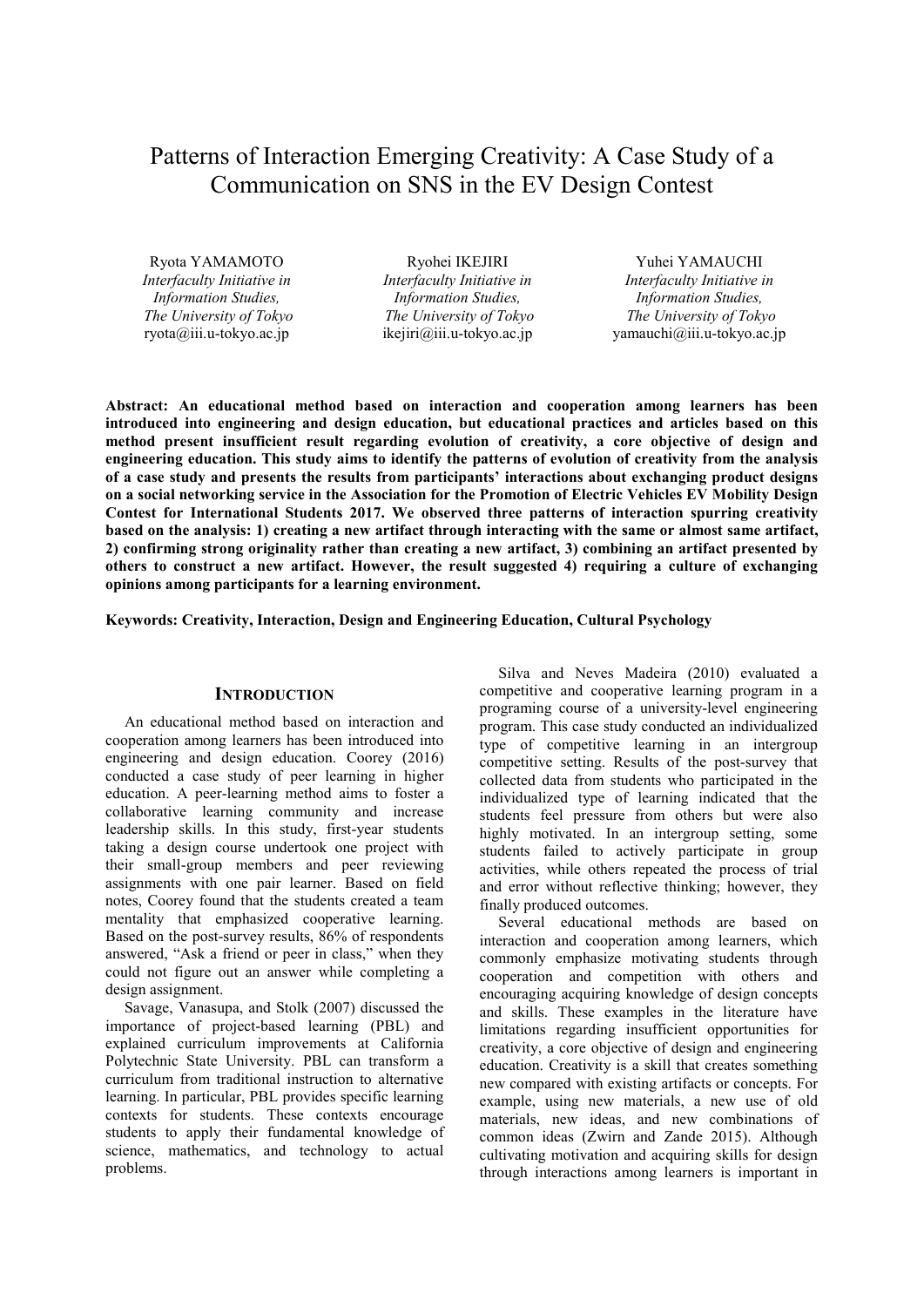engineering and design education, they must show how interaction affects their creativity.

Next, this paper aims to identify how these interactions evolve learners' creativity from a case study. The literature has developed theoretical frameworks to reveal the effectiveness of interaction for creativity (Glăveanu 2010, Zwirn, and Zande 2015). The theoretical framework used in this study is explained in the next chapter.

## **THEORETICAL FRAMEWORK**

To determine what types of interactions evolve, this study refers to the tetradic framework of creativity (Glăveanu 2010) as a theoretical framework. Glăveanu (2010) discussed a historical transition of the paradigms regarding creativity (i.e., the Heparadigm, I-paradigm, and We-paradigm) from reviewing the literature (Table.1).

Creativity had historically been considered a divine inspiration only possessed by lone geniuses (He-paradigm). In this paradigm, creativity is an innate ability; therefore, it takes the strongest individualistic stance in the conceptualization of creativity. The I-paradigm asserts that everyone is capable of creativity because this characteristic is not a capacity of the few chosen by God. This paradigm was intended to educate an average person with abilities linked to creativity (e.g., tolerance for ambiguity of and orientation toward the future, independence of judgment, preference for complexity, strong desire to create, deep motivation, strong intuitive nature, and patience). Researchers have developed these concepts and indicators to measure

individual's environment was not considered a primary factor affecting their performance. Although these individualistic stances take a main position in the research regarding creativity, the We-paradigm is based on cultural psychology and has been cited by researchers in this field. The We-paradigm asserts that "creativity takes place within, is constituted and influenced by, and has consequences for, a social context" (Westwood and Low 2003, p.236) and that it can be developed through interaction with others who do not share the context or in an environment that consistently changes.

Human development is achieved through activities mediated by various artifacts in communities, and the use of artifacts are affected by various cultural features that are specified by each community. In interactions between individuals who do not share social contexts or cultural backgrounds, they struggle to deconstruct the accustomed use of artifacts and concepts and construct new uses for artifacts and concepts to adjust to new activities. The We-paradigm assumes that creativity is an outcome of this interaction process. Thus, we should include these social contexts, cultural factors, and interaction processes when developing curriculums based on creative education.

Glăveanu (2010) presented a tetradic framework to understand manifesting creativity in the We-paradigm (figure 1):

> the new artifact (material or conceptual) is seen as emerging within the relation between self (creator) and others (broadly understood as a community), all three being immersed

|                                                                                                                         | He-paradigm                                                                  | I-paradigm                                                                                                                                               | We-paradigm                                                                                                     |  |
|-------------------------------------------------------------------------------------------------------------------------|------------------------------------------------------------------------------|----------------------------------------------------------------------------------------------------------------------------------------------------------|-----------------------------------------------------------------------------------------------------------------|--|
| Definition                                                                                                              | The few lone genius who<br>were chosen by God or have<br>innate abilities    | Everyone is capable of being<br>creative because it is no<br>longer a capacity of the few<br>chosen by God, biology, or<br>unique psychological features | Assumed that creativity is the<br>result of human interaction<br>and collaboration                              |  |
| Theoretical<br>background                                                                                               | Romanticism and<br>enlightenment                                             | Psychology                                                                                                                                               | Cultural psychology                                                                                             |  |
| Relationship<br>with social                                                                                             | Need nothing to link them to<br>the world of others or existing<br>knowledge | Just a factor of a myriad<br>number of human<br>development factors                                                                                      | Creativity occurs within, is<br>constituted and influenced by,<br>and has consequences for, a<br>social context |  |
| Process of<br>Excluding the role of co-<br>creation or collaboration in<br>development<br>the process of reaching great |                                                                              | Acquiring abilities such as<br>tolerance for ambiguity and<br>orientation towards the future,                                                            |                                                                                                                 |  |

Table 1. Definition of the He-, I-, and We-paradigms from Glăveanu (2010)

and develop curriculums to increase abilities.

The He-paradigm and I-paradigm emphasize creativity as individual abilities. Therefore, an

into and in dialogue with an existing body of cultural artifacts, symbols and established norms. (Glăveanu 2010, p.12)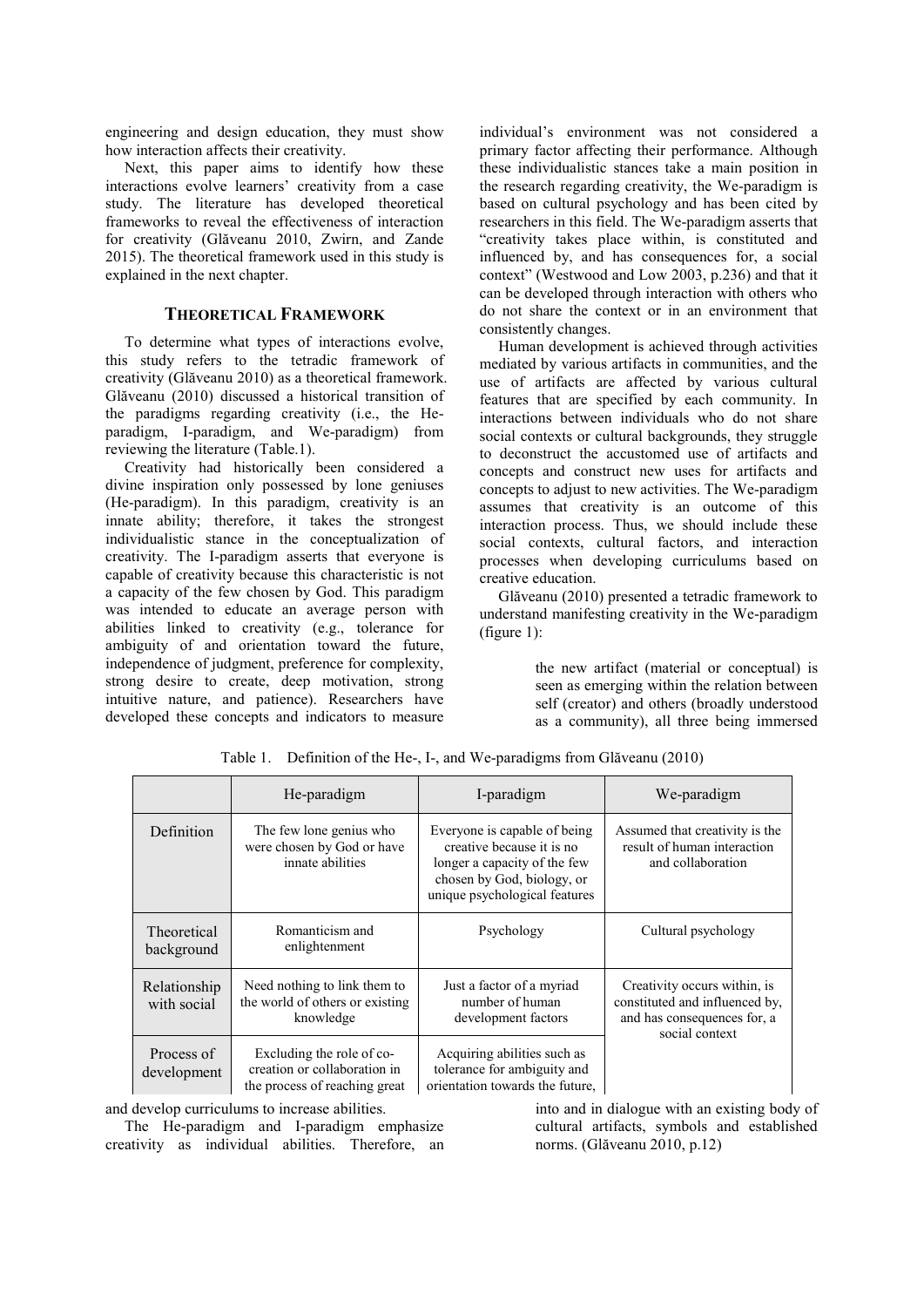

Figure 1. Tetradic framework of creativity (Glăveanu 2010, p.12)

Table. 2 Process of EVDC 2017

| <b>Period</b> | Event                                                                                                              |  |  |  |
|---------------|--------------------------------------------------------------------------------------------------------------------|--|--|--|
| April<br>2017 | - Entry of EVDC                                                                                                    |  |  |  |
| May           | - SNS Exchange for brushing up the design<br>product<br>- The first screening (selected 23 teams from<br>96 teams) |  |  |  |
| June          | - Workshop 1 for brushing up the design<br>concept and styling                                                     |  |  |  |
| August        | - Second screening (selected 10 teams from<br>23 teams)                                                            |  |  |  |
| September     | - Workshop 2 for brushing up the design<br>concept and styling                                                     |  |  |  |
| November      | - Final screening                                                                                                  |  |  |  |

Conflict comes from the interaction between the Self (Creator) and the Other (Community), who does not share a common culture with the Self because of the different use of artifacts (i.e., material and conceptual). These different uses of the existing artifacts were constructed by each cultural background. To resolve this conflict, those that share a cultural background sometimes struggle to create a new artifact, find new uses of artifacts, expand concepts of artifacts, and re-evaluate existing artifacts. Thus, creativity is contained within the interaction by using various artifacts structured by each culture.

Though the tetradic framework of creativity presents a dynamic system that provides opportunities for creativity, it does not explain how creativity evolves through interaction and what principles of the learning environment are required for creativity to occur. This paper refers to this tetradic framework of creativity and discusses the patterns of evolution of creativity and the learning environment required.

Next, this study aims to identify the patterns of evolution of creativity from an analysis of a case study by presenting the results from the interaction among the participants regarding exchanging product designs on a social networking service (SNS) in the Association for the Promotion of Electric Vehicles (APEV) EV Mobility Design Contest for International Students 2017.

#### **RESEARCH METHODS**

#### **Overview of the case study**

As mentioned earlier, interactions observed during the APEV EV Mobility Design Contest for International Students 2017 (EVDC) were analyzed as a case study. In this contest, participants from various countries exchanged their design products to improve them for the screening. The tetradic framework of creativity emphasizes evolution of creativity through the interactions among individuals with different cultural backgrounds that use the same artifact differently. In this theoretical assumption, creativity is demonstrated through the interaction among individuals with different nationalities because each individual has a different cultural background. Notably, this study observed an interaction opportunity among participants from various countries to clearly show the result.

The APEV, which conducted the EVDC and was established in 2010 to promote the use of electric vehicles, has a stated mission: "leave the beautiful earth for our children in the future." (APEV n.d.)

The EVDC was held from April until November in 2017 and has been held once every two years since 2013. The objective of this contest is to foster creativity in students predicted to lead the next generation of designs for electric vehicles; thus, they can include a broad range of possibilities (EVDC n.d.). EVDC 2017 hosted 255 participants in 96 teams from 16 countries. Each team could have a minimum of one member up to a maximum of six members.

The executive committee of EVDC conducted various events to brush up the design product during the contest (Table 2). Each participant submitted the design product before each screening at the end of May, middle of August, and end of October. Twentythree out of the 96 teams passed the first screening, and 10 out of the 23 teams passed the second screening. These 10 teams joined the final screening wherein the first and other prizes were given.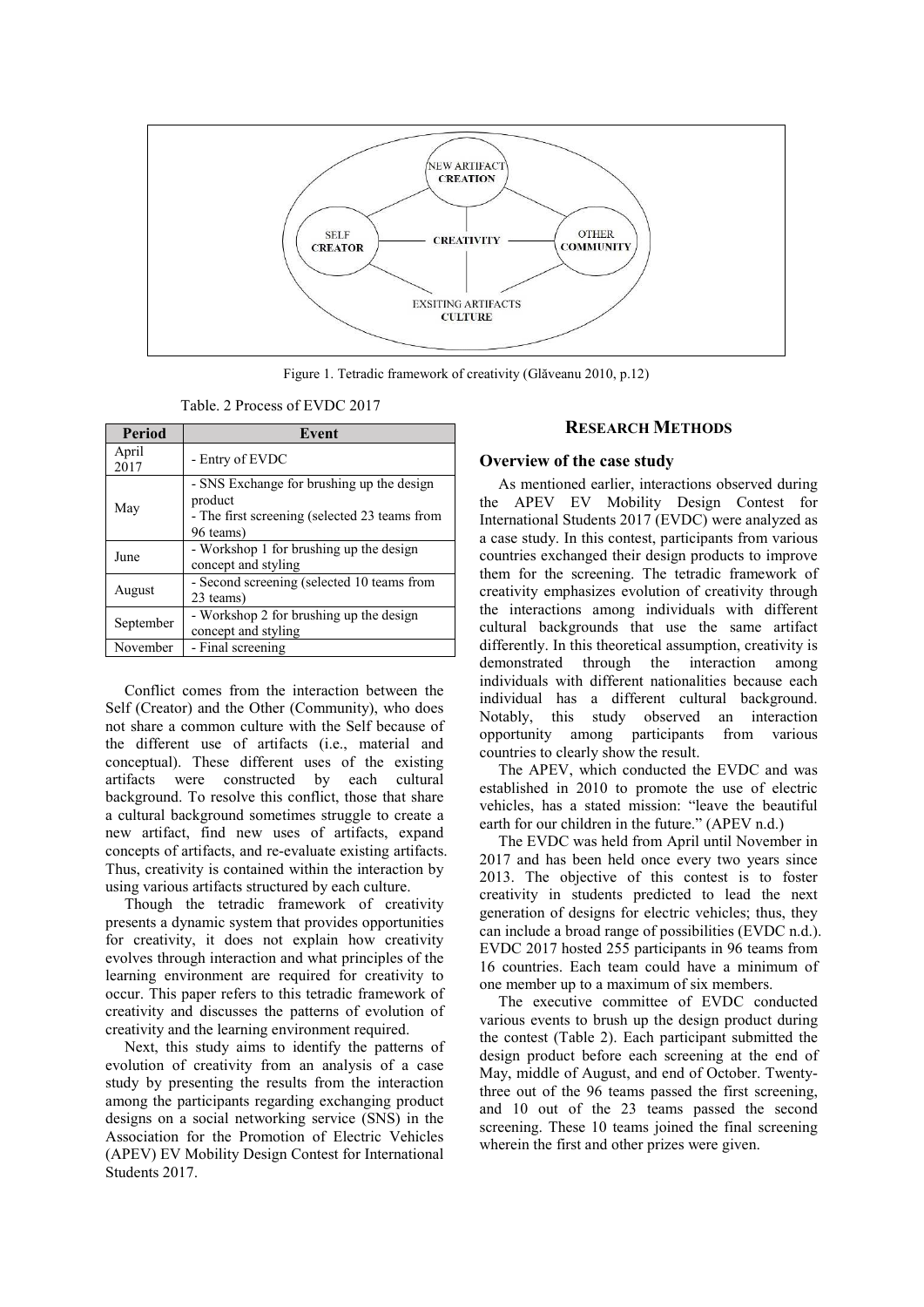| Team    | Country | No. of members | <b>SNS Group</b> | <b>Key concept</b>                         | <b>Final result</b> |
|---------|---------|----------------|------------------|--------------------------------------------|---------------------|
| OF      | Japan   |                | #3               | Automated bedroom mobility                 | Second Screening    |
| Volcano | Uganda  |                | #2               | 3D-printed<br>electric<br>rally<br>vehicle | Final Screening     |
| LAS     | Japan   |                | #1               | House sharing with mobility                | Final Screening     |
| SOS     | Japan   |                | #2               | Automated cruise dust bin                  | Second Screening    |
| H2O     | Japan   |                | #3               | Mobilized convenience store                | Second Screening    |

Table 3 List of teams for the interviews

## **Design of the interaction among the participants**

The EVDC has an educational context compared to ordinal design competitions or contests; therefore, it aims to create an opportunity for interactions among the participants to improve their design product. Notably, we observed difficulties during the face-toface interactions because the participants were residents of different areas. The EVDC introduced SNS as a communication space for the participants. Facebook was chosen because it is broadly used worldwide.

The communication was mainly activated in May, before the first screening. The executive committee established three groups on Facebook, and each team was randomly divided into the groups. To guide the interactions, the committee offered four topics.

Topic A) Upload the following things as an icebreaker: 1) a short team-introduction movie or a photo and text that includes a team profile (i.e., team name, members and their Facebook accounts, affiliate university/college/institution, nationality), 2) their favorite car with a simple explanation (one car per team), and 3) a short message for the group members. \*One team, one post

Topic B) Share an initial concept with other participants and explain what daily life, social, cultural, ecological, and systemic backgrounds are linked. Post one picture or hand drawing (PDF) and explain it in 100–200 words. We strongly suggest uploading your concept to an SNS to enhance your products. \*One team, one post

Topic C) Compare other teams' concepts with your idea when you are inspired. Additionally, reply how you were inspired to view or respond to other group members' posts. \*One person, one reply

Topic D) Enjoy casual communication such as clicking "like" or making a "comment" to create friendships with others.

First, the committee created a set self-introduction to facilitate good relationships within each group (Topic A). Next, each team uploaded an initial design

idea and an accompanying explanation to an SNS (Topic B), and other teams compared them with their own ideas and commented (Topic C). Lastly, casual communication among the participants produced recommendations to view similar topics (Topic D). After the first screening, the participants could access each SNS group, and the committee continued to encourage communication with other team members on the web.

Ikejiri, Isshiki, and Yamauchi (2014) evaluated the educational value of the EVDC in 2013 and observed that participants earned design views with features of EV from an analysis of the questionnaire. Additionally, their discussions and interactions on the SNS created the opportunity to promote these learning outcomes. In other words, creativity regarding EV design can evolve from interactions among participants. However, they did not examine the process of the interactions in detail. This study attempts to concretely identify that process from EVDC 2017.

## **Data collection and analysis**

Fifteen participants from five teams, which passed the first screening and actively joined the SNS communication, were selected as interviewees (Table 3). The author conducted the interview session after workshop 1 in June for four teams from Japan. A team from Uganda was interviewed in August after the submission of their design product for the second screening. The session comprised the following five topics: 1) frequency of browsing the SNS and its purpose, 2) how the interactions on the SNS affected the design product, 3) how the interactions on the SNS affected the process of making the design product, 4) notable findings from the interactions, and 5) requests and improvements regarding the interactions. Two interviewers majoring in educational technology conducted each interview session, and the duration of each session was approximately 45 minutes. Japanese language was used for the four teams from Japan, and English was used for the team from Uganda. An IC recorder recorded all the sessions, and the transcripts were used for the analysis. We observed the typical language regarding evolution of creativity and described the episodes. Finally, the results were presented in a tetradic framework of creativity.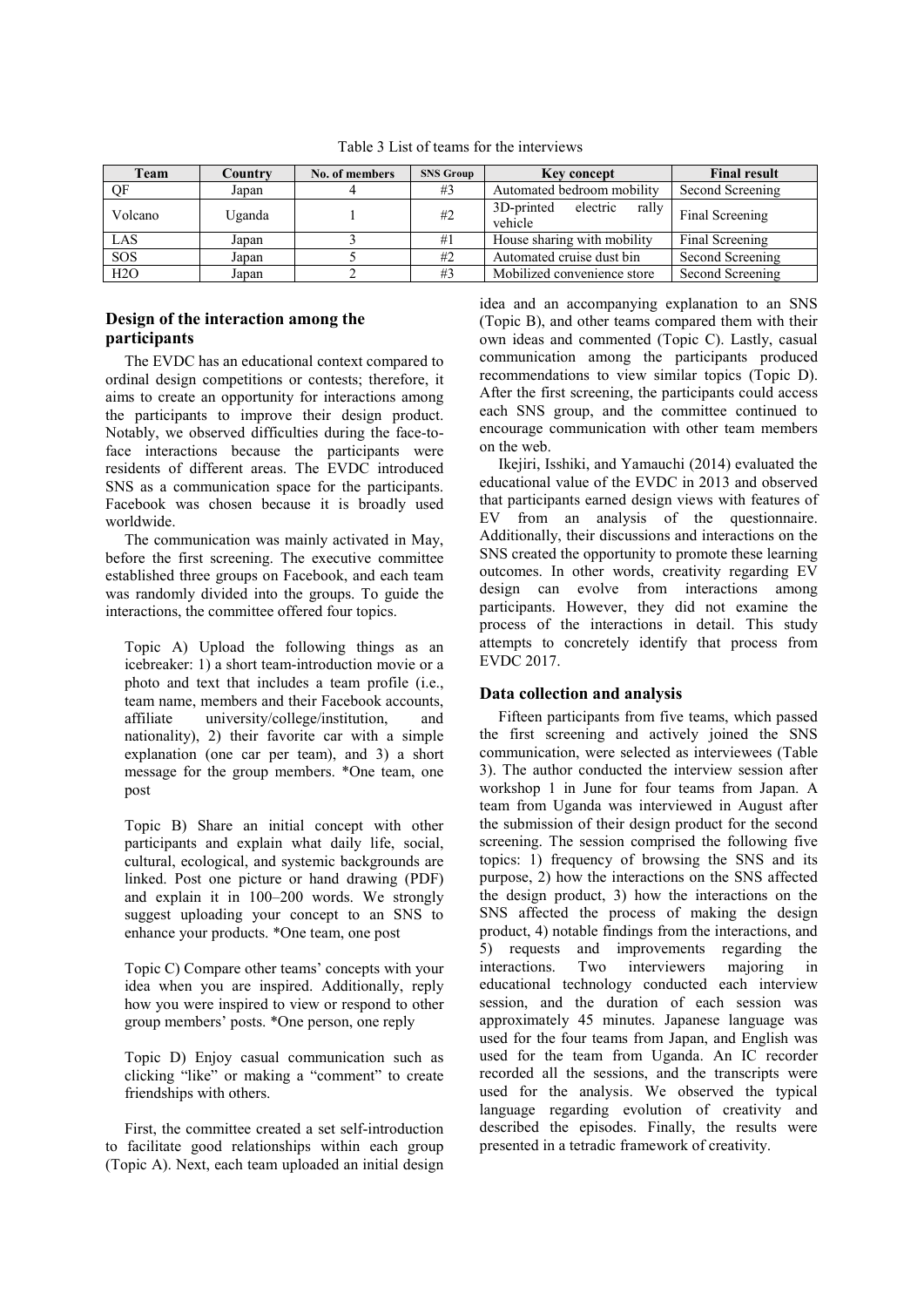## **RESULT**

#### **Summary of the design products**

Table 4 presents the design product of five teams before and after their interactions on the SNS. The initial ideas for the design products were posted to the SNS in the form of a rough sketch. The products submitted for the first screening were seen to have improved because the participants had to present their design concept and their styling in detail for the screening.

The participants were observed to understand various notions about design in the interactions on the SNS, and they expressed their design concept for the product with modifications. These improvements can be understood as evolution of creativity. The authors observed three patterns of interaction that spurred the evolution of creativity and the situations and environments required for this process. The episodes and their accompanying statements from the informants are subsequently described.

Table 4 Design products and their improvements

|                         | <b>Before (Posted on SNS)</b>                                                                                                                                                                                                                                                                                                                                                                                                                                                                                                                                                                                                                                                                                                                                                                                                                                                                                                                                                                                                                                                                                                                                                                                                                |               | After (Submitted for the First screening)                                                                                                                                                                                                                                                                                                                      |                                                                                                                                                                                                                                                                                                                                                                                                    |  |  |
|-------------------------|----------------------------------------------------------------------------------------------------------------------------------------------------------------------------------------------------------------------------------------------------------------------------------------------------------------------------------------------------------------------------------------------------------------------------------------------------------------------------------------------------------------------------------------------------------------------------------------------------------------------------------------------------------------------------------------------------------------------------------------------------------------------------------------------------------------------------------------------------------------------------------------------------------------------------------------------------------------------------------------------------------------------------------------------------------------------------------------------------------------------------------------------------------------------------------------------------------------------------------------------|---------------|----------------------------------------------------------------------------------------------------------------------------------------------------------------------------------------------------------------------------------------------------------------------------------------------------------------------------------------------------------------|----------------------------------------------------------------------------------------------------------------------------------------------------------------------------------------------------------------------------------------------------------------------------------------------------------------------------------------------------------------------------------------------------|--|--|
| $\overline{\mathbf{C}}$ | 00<br>gen.<br>o<br>$\frac{1}{2}$ $\rightarrow$                                                                                                                                                                                                                                                                                                                                                                                                                                                                                                                                                                                                                                                                                                                                                                                                                                                                                                                                                                                                                                                                                                                                                                                               | $\rightarrow$ | <b>RELIEF</b><br>bishes.                                                                                                                                                                                                                                                                                                                                       |                                                                                                                                                                                                                                                                                                                                                                                                    |  |  |
| Volcano                 |                                                                                                                                                                                                                                                                                                                                                                                                                                                                                                                                                                                                                                                                                                                                                                                                                                                                                                                                                                                                                                                                                                                                                                                                                                              | $\rightarrow$ | в<br>Product of the control of the Party                                                                                                                                                                                                                                                                                                                       |                                                                                                                                                                                                                                                                                                                                                                                                    |  |  |
| LAS                     | concept<br><b>Tover the sharing</b><br>back ground<br>Proposal to effectively utilize the problem of vacant houses and<br>unused land in urban area by sharing.<br>Proposal contents<br>Proposal that shared house and share car became a set (Fig. 1).<br>The target audience is a student who is considering sharing living in an<br>urban area (three persons group).<br>The ment of this proposal is that by separating the burden of share house.<br>and share car.<br>(E) Consideration for sharing space (share house) and transportation<br>means (EV) to others during idle time<br>(2) The burden is reduced with the living space of a detached house<br>and the car that shares it by multiple people<br>Based on the above (1), (2), you can lower the hurdles owned by individuals.<br>further.<br>-Effective utilization of vacant houses and unnecessary land.<br>There are many variations of the share (share house - share car - parking lot share).<br>Everything is a source of income, which is pleasing to users.<br>- Additionally, enhancement of living by ownership of cars. This proposal will make<br>life that can not be done in urban areas now (Fig. 2, Fig. 3).<br>œ<br>ri i<br>$f_{10.3}$<br>fig.<br>fig. | $\rightarrow$ |                                                                                                                                                                                                                                                                                                                                                                |                                                                                                                                                                                                                                                                                                                                                                                                    |  |  |
| SOS                     | G                                                                                                                                                                                                                                                                                                                                                                                                                                                                                                                                                                                                                                                                                                                                                                                                                                                                                                                                                                                                                                                                                                                                                                                                                                            | $\rightarrow$ | <b>DAMPC</b><br>Function<br>Running in the oty,<br>DAMPO has relent<br>For example<br>Select the type you want to<br>discord on the touch panel<br>this DAMPO gathers PET bottles<br>the other gethers paper<br>and discard the garbage<br>it displays the type of garb<br>QAMPO turns refuse inlet<br>in the direction of the pergo<br>It makes easy to throw | <b>DAMPC</b><br>Sketch of Station<br>Station is always numing<br>in the town<br>Station collects gerbage<br>supplys electric power<br>exchanges internal units of DAMPO<br>When DAMPO issues rubbish to<br>Station, DAMPO enters Station.<br>ruoning in the city.                                                                                                                                  |  |  |
| H <sub>20</sub>         | <b>APEV2017</b><br>倒量<br><b>ZDS</b> $\bullet\bullet$<br>Q<br>Beach of<br><b>Charles</b>                                                                                                                                                                                                                                                                                                                                                                                                                                                                                                                                                                                                                                                                                                                                                                                                                                                                                                                                                                                                                                                                                                                                                      | $\rightarrow$ | <b>IA</b><br>Usage scene 1<br><b>MDS 808</b>                                                                                                                                                                                                                                                                                                                   | Salabor<br>PEL2017<br>$\bigcirc$<br>$\ddot{\mathbf{Q}}$<br><b>STATION</b><br><b>Warner</b><br>H<br>busing app<br>IoT<br>Self-driving x<br>$\frac{1}{2}$<br>$\mathbf{u}^*$<br>10000<br>missiliusture<br>$m = 100$<br>to mother store every day<br>i il. i il. i i<br>- clark<br>- shop manager<br>- customer<br>$_{\rm HII}$<br>th din th<br>'Activate regional econom<br>Strengthen regional links |  |  |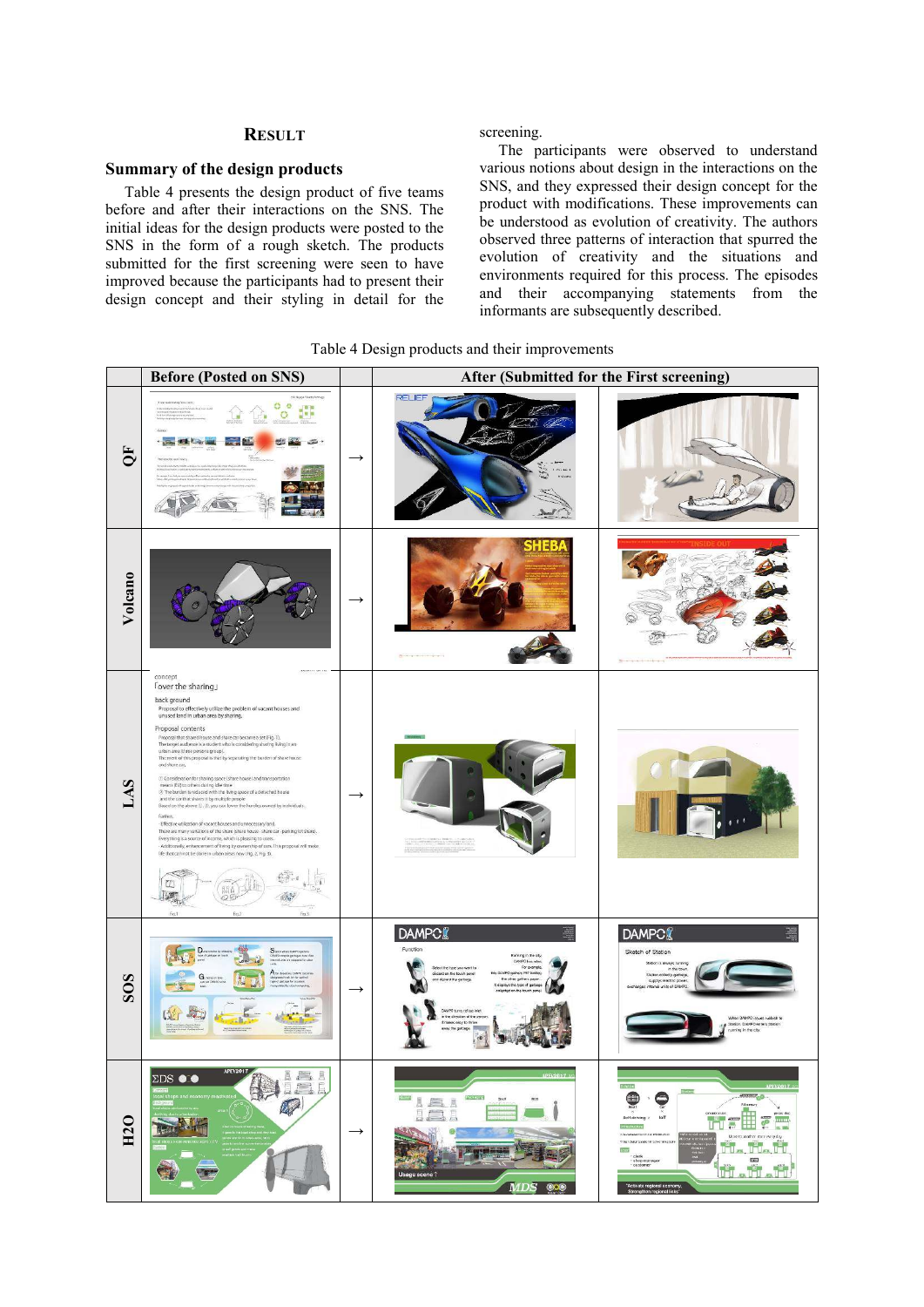#### **Patterns for evolution of creativity and the learning environment for that process**

#### **Episode 1: a pattern of creating a new artifact (concept) through interacting with the same artifact**

The first pattern is creating a new artifact (concept) through interacting with the same or almost same artifact (concept). A member of team QR explained this pattern.

QR introduced an EV that includes a function of the accommodation; however, some teams also presented an EV with a function of the accommodation. Team QR had to express their originality in detail to differentiate their conception from the others.

*"Maybe to teams Z and Y, our idea looked alike in a lot of components."* 

*"When we looked at these design concepts, we discussed that we should go our way. This opportunity was a trigger to deeply reflect on what we want to produce."* 

*QR member A*

After this interaction, they deepened their ideas of their EV with accommodation to present a specific feature of their conception compared with the other teams.

*"We kept developing our concept, and we should differentiate our idea from other teams."* 

*QR member B*

After this interaction, the design product submitted for the first screening expressed the EV with accommodation that emphasized relaxation. Thus, the participants had sharpened their idea through interactions on the SNS.

## **Episode 2: a pattern of confirming the originality of their concept from a comparison with an artifact (concept) presented by other teams**

Episode 2 describes a pattern of confirming strong originality, rather than creating a new artifact (concept), through the interaction. LAS explained this pattern. In this pattern, LAS did not create a new artifact or conception after the interaction with others; however, they understood the creativeness of their design product through watching others.

LAS developed confidence after comparing their concept with the concepts posted on the SNS. This phenomenon occurred because although the initial design products of other teams had excellent layouts, the essential parts of the concepts were neither well defined nor logically well structured. Therefore, LAS kept their design concept for the first screening.

*"Layout was excellent, I thought. Yes, they worked hard, but, this is just my opinion, the design concepts were not involved well."* 

*LAS member A* 

*"Some teams posted products after rendering, or sketches, but I couldn't understand what they would suggest. There are types of posts: these posts looked nice, and I thought it is really interesting."* 

*LAS member B*

Although the members in LAS found the value of their own concept, other teams did not even mention actively joining the interactions. Team SOS was highly motivated to exchange initial ideas for brushing up their design product and expected to earn feedback from other teams regarding their initial idea, but few comments were posted.

*"We actively commented to other teams to encourage them to communicate, but almost all the teams did not follow uLASthough we posted a comment for others, the answer was not well defined. I was not sure what they did not fix yet, or maybe they were not motivated to interact with others."* 

*SOS member A*

### **Episode 3: a pattern of constructing a new artifact by combining different artifacts presented by other teams**

The third pattern is featured actively: combining the artifact (concept) presented by others to construct a new artifact (concept). The Ugandan team, Member of Volcano, mentioned this episode.

Volcano structured an off-road EV composed of parts fabricated by 3D printer to manage the unique characteristics of Uganda; notably, this concept's visualization did not present well (Table 4). Next, Member of Volcano observed the initial ideas posted on the SNS and understood that their post did not clearly express the concept. Finally, Volcano included the context and location of the design product and submitted it for the first screening.

*"One of the teams that I saw, I commented on the way that they approached something and how they visually described it; I think it was the dust bin? I was very amazed with their breakdown. Yeah, I actually said, I really appreciate how clear and simple your concept was defined in the context to the location planned for. It has made me reanalyze my approach to the visual presentation of my concept. I remember that. It was pretty impressive."* 

 *Volcano member A*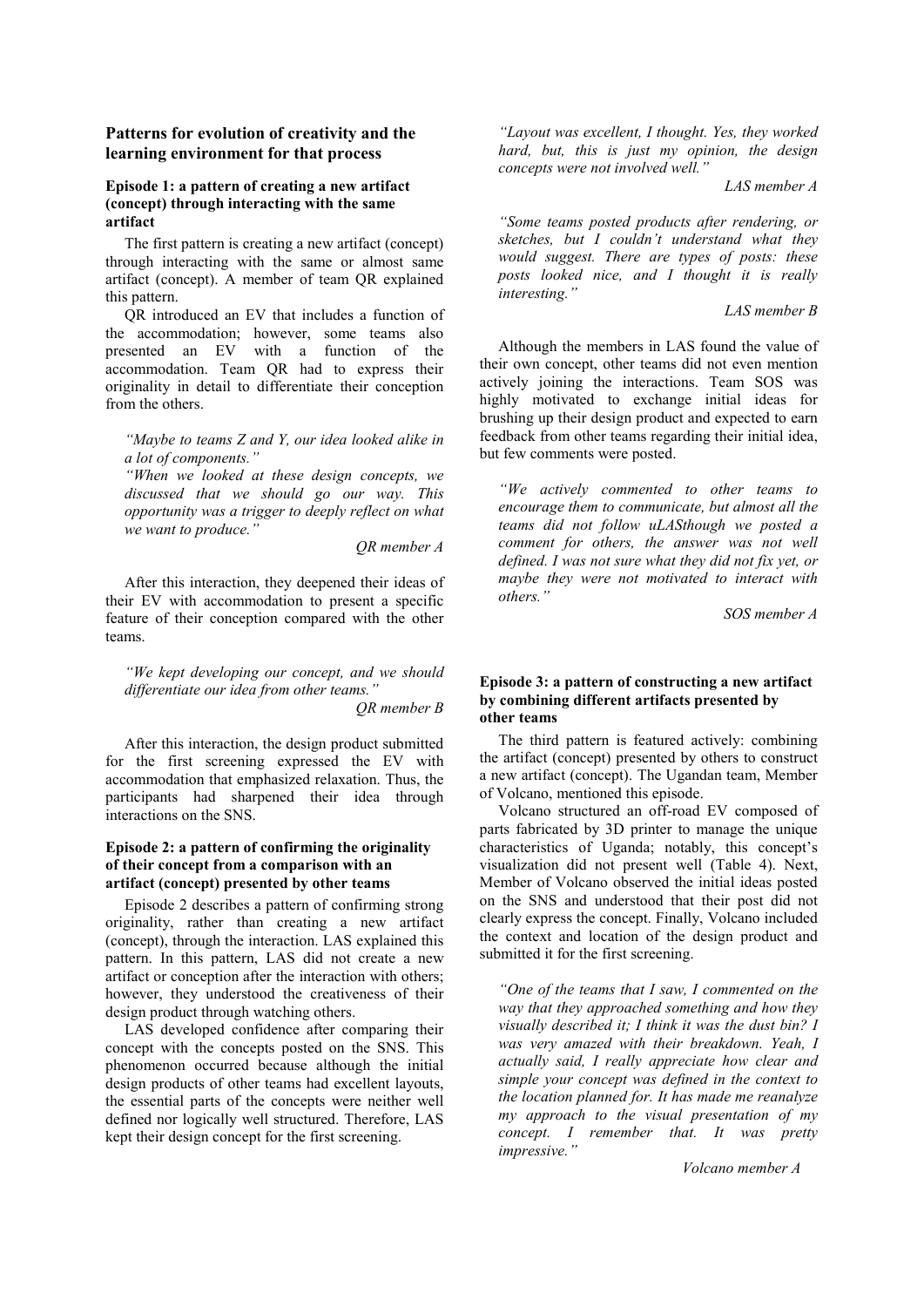## **Episode 4: learning environment for evolution of creativity**

As mentioned earlier, creativity does not automatically evolve. Sometimes the initial ideas of the design products were not well defined or too abstract to evaluate. Therefore, the participants found it difficult to create ideas to improve their design products.

*"In most of the ideas, there were insufficient considerations, so I couldn't comment. It was very hard to comment for them."* 

## *H2O member A*

This comment expresses that even if the opportunity for interaction is organized, the interaction expected to evolve creativity might not automatically occur and requires the culture of exchanging opinions among the participants. Additionally, the participants have difficulty in communicating when there are substantial differences regarding the quality of the design product. The tetradic framework of creativity does not describe the context or environment that encourages the interaction. To develop an educational program that cultivates creativity, educators should include the perspective of designing a learning environment.

#### **DISCUSSION AND CONCLUSION**

We demonstrated three patterns regarding the interactions that spur the evolution of creativity from the analysis of the case study. Creating a new artifact through interacting with the same or almost same artifact was the first pattern generated by the interaction among the participants from the same country. The tetradic framework of creativity indicates that creativity occurs through encountering new artifacts. In the design contest, the participants were evaluated based on their creativity. We conclude that encountering the same or almost same artifacts can trigger the creation of a new artifact.

The second pattern explains confirming strong originality rather than creating a new artifact. We confirmed what is new or original by performing a comparison with other artifacts. Members of LAS had compared their design concept with other teams and increased their understanding of their concepts value and originality. This interaction can be observed as evolution of creativity.

The third pattern is featured actively: combining the artifact presented by others to construct a new artifact. The team from Uganda learned the importance of the context and situation in which the  $E\vec{V}$  is used, and developed a design product involving these notions. This is an example of creativity that incorporates the features that others have suggested.

Although the authors found these productive interactions from the case study, some of the participants did not actively join the interactions. In addition, sometimes the quality of the interactions was low because some of the ideas posted to SNS were not well defined. Additionally, some of the participants did not achieve evolution of creativity through the interaction. To develop an educational program to cultivate creativity, educators should include the perspective of designing a learning environment.

Finally, the authors discuss and evaluate the quality of creativity for future educational practices. Episodes 1 and 2 were observed to reflect at the concept level and brush up their design production from the posted considerations. For example, QF reflected on their concept that emphasized including an accommodation function and inspired them to further differentiate their concept from others. The reflection or brushing up at the concept level was not observed for Episode 3; in summary, the participants learned design skills.

To invoke concept-level reflection and brushing up, construction of the appropriate learning environment is critical. This is one of the methods to encourage active participation. For example, controlling the quality of initial design ideas for posting to the SNS is necessary to involve the participants in the interactions. In addition, instructions should be provided regarding the best attitudes to have when reading and posting ideas to the SNS. SOS passively waited for comments from others, but QF and LAS actively collected information from fewer messages and engaged in less communication to improve their products.

Therefore, educators should provide guidance on how to assess the posts on the SNS. Moreover, the authors suggest intentionally selecting groups with different features by, for example, discussing the participants' concept, styling, and skills. In this case study, the executive committee randomly distributed the teams into the three groups, and each had different challenges and emphases.

The authors observed three patterns and a learning environment that facilitates the evolution of creativity. Although the interaction evolves a variety of creativity, it is not automatically invoked. Educators should consider the type of creativity to evolve in the educational practice and construct learning practice and construct learning environments to encourage active interaction. As a future direction, we are developing models to be embedded in the notions that this article suggested. The author must continue to investigate other patterns of interaction evolution of creativity.

#### **REFERENCES**

- APEV (n.d.). Our mission. http://apev.jp/en/aboutus/ (confirmed in June. 19, 2018)
- Coorey, J. (2016). Active learning methods and technology: strategies for design education. The